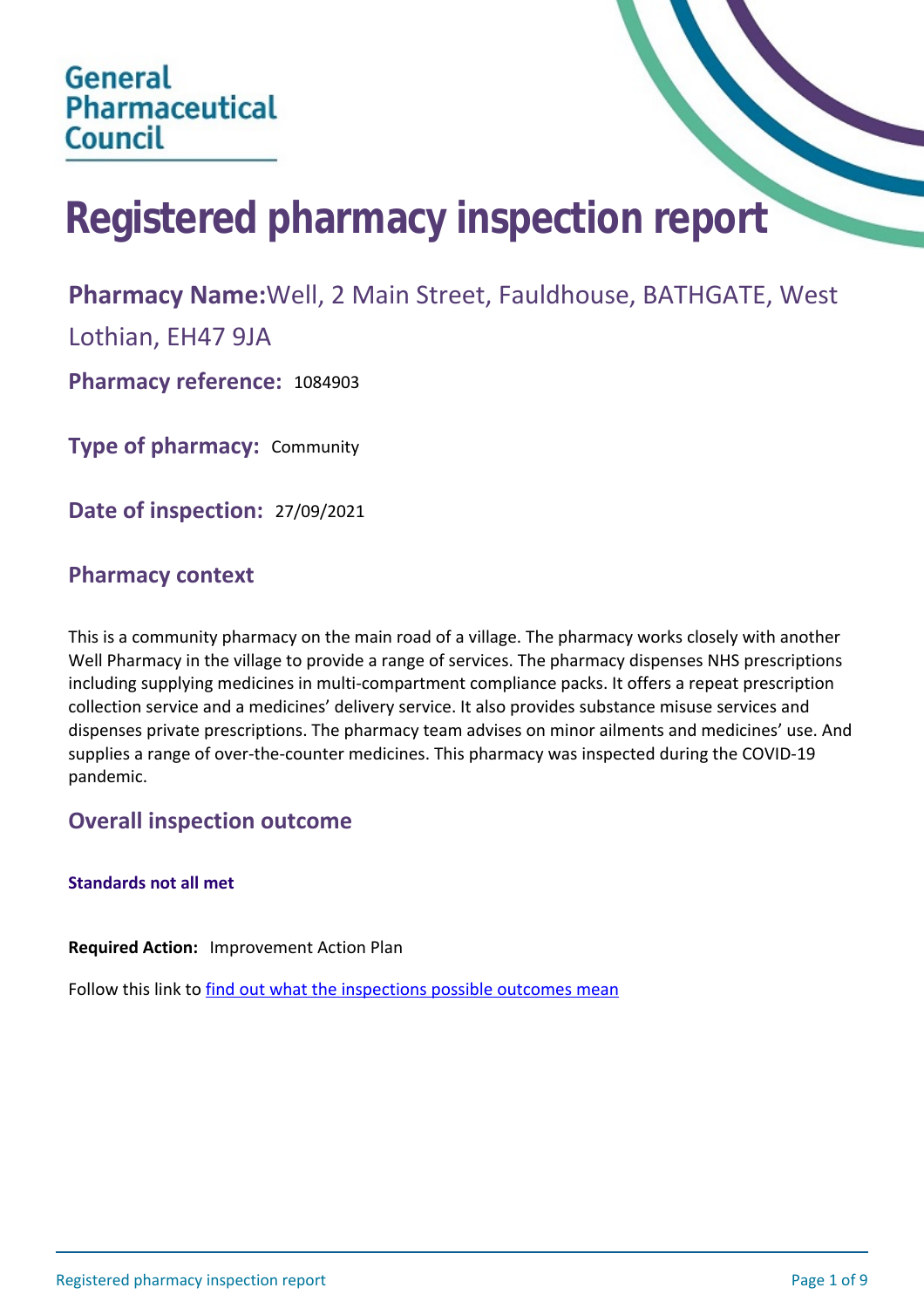# **Summary of notable practice for each principle**

| <b>Principle</b>                                     | <b>Principle</b><br>finding     | <b>Exception</b><br>standard<br>reference | <b>Notable</b><br>practice | Why                                                                                                                                                                                                                                                                                        |
|------------------------------------------------------|---------------------------------|-------------------------------------------|----------------------------|--------------------------------------------------------------------------------------------------------------------------------------------------------------------------------------------------------------------------------------------------------------------------------------------|
| 1. Governance                                        | Standards<br>not all met        | 1.1                                       | Standard<br>not met        | The pharmacy does not identify and<br>manage key risks to patient safety. Team<br>members do not follow written<br>processes for all services and activities.<br>This creates significant risk for services<br>including the supply of medicines in<br>multi-compartment compliance packs. |
| 2. Staff                                             | <b>Standards</b><br>not all met | 2.1                                       | Standard<br>not met        | The pharmacy does not always have<br>enough team members to safely deliver<br>its services. And the team members it<br>does have are not always suitably<br>experienced and qualified to operate the<br>pharmacy effectively.                                                              |
| 3. Premises                                          | <b>Standards</b><br>met         | N/A                                       | N/A                        | N/A                                                                                                                                                                                                                                                                                        |
| 4. Services,<br>including<br>medicines<br>management | <b>Standards</b><br>not all met | 4.2                                       | Standard<br>not met        | The pharmacy does not always plan and<br>manage all its services safely and<br>effectively. This includes the assembly<br>and supply of multi-compartment<br>compliance packs.                                                                                                             |
| 5. Equipment<br>and facilities                       | Standards<br>met                | N/A                                       | N/A                        | N/A                                                                                                                                                                                                                                                                                        |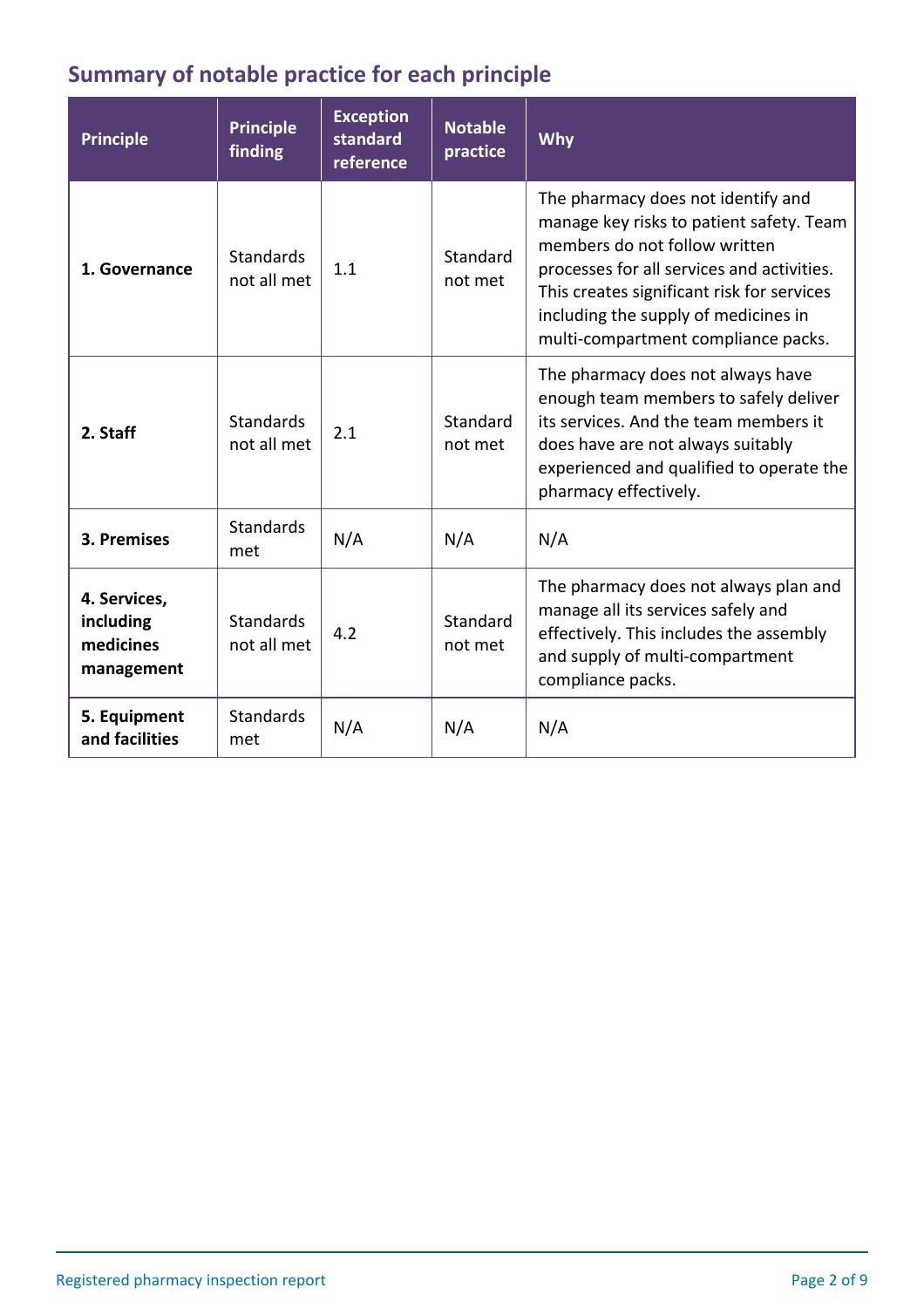## **Principle 1 - Governance Standards not all met**

### **Summary findings**

The pharmacy does not always effectively identify and manage all the risks associated with its services. The pharmacy team members do not always follow written processes so there is a risk of mistakes being made. They do not record and review all the mistakes they make. This means team members are missing learning opportunities. The pharmacy keeps the records that it needs to by law although it doesn't always follow standard good practice. And it keeps people's private information safe. Team members know who to contact if they have safeguarding concerns about people.

#### **Inspector's evidence**

The pharmacy had put strategies in place to keep people safe from infection during the COVID-19 pandemic. It had screens up at the medicines' counter, and hand sanitiser available for team members and people using the pharmacy. Most people coming to the pharmacy wore face coverings and team members wore masks. They also washed and sanitised their hands regularly. They cleaned surfaces daily.

The pharmacy had standard operating procedures (SOPs) available electronically. They were not always followed due to staffing challenges. For example, the management of multi-compartment compliance packs and some controlled drug record keeping was not as per the SOPs. And a team member who had started the previous week had not yet read any. The pharmacy kept records of when team members had read and accepted them. The pharmacy superintendent reviewed them every two years or more often and signed them off. An area manager present during part of the inspection accurately explained which activities could not be undertaken in the absence of the pharmacist. And an appendix to the Responsible Pharmacist (RP) SOP explaining activities that could be undertaken when there was no RP signed in was on the dispensary wall. Team members had referred to this over recent months when there had been pharmacist shortages resulting in the pharmacy having to close. The pharmacy followed a process for dispensing, a high-risk activity, with coloured baskets used to differentiate between different prescription types and separate people's medication. The pharmacy had a business continuity plan to address maintenance issues or disruption to services. Team members had also referred to this during recent challenges.

Team members used 'near miss logs' to record dispensing errors that were identified in the pharmacy, known as near miss errors. But they did not record every error. And they recorded errors that had been identified after people received their medicines. But they did not review these to learn from them and make changes to reduce the chance of similar errors. The pharmacy had a complaints procedure. Recently there had been an increase in the number of complaints from people whose medicines were not ready as expected. And the health board had received some complaints. The pharmacy had not managed to improve its service delivery so far, but the area manager was in the process of staff recruitment and was planning to meet with the surgery team the following week to identify issues and make improvements.

The pharmacy had indemnity insurance, expiring 30 June 2022. It displayed the responsible pharmacist notice and had a responsible pharmacist (RP) log. This showed times over the past few months when there had not been a RP, for example the morning of 21 August. The pharmacy had private prescription records including records of emergency supplies and veterinary prescriptions. It kept unlicensed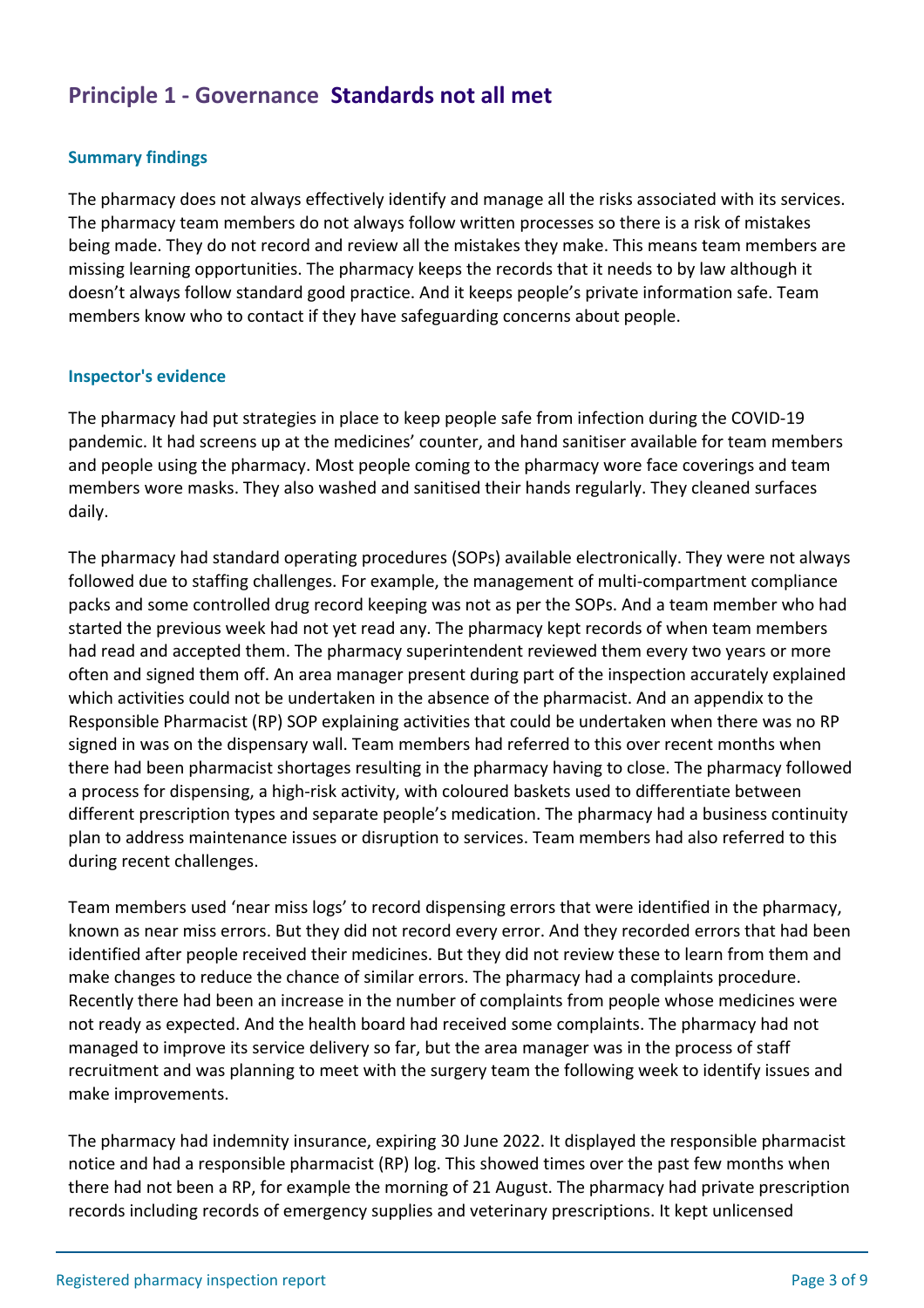specials records and controlled drugs (CD) registers with running balances maintained. But these had not been audited for about six weeks. It had a CD destruction register for patient returned medicines, but not all items had been recorded.

Pharmacy team members were aware of the need for confidentiality. A new team member had not yet read the SOPs or information governance policies, but she could describe the principles from her previous role. The team segregated confidential waste for secure destruction. No person identifiable information was visible to the public. Team members stated that they would raise any safeguarding concerns with the local GP teams.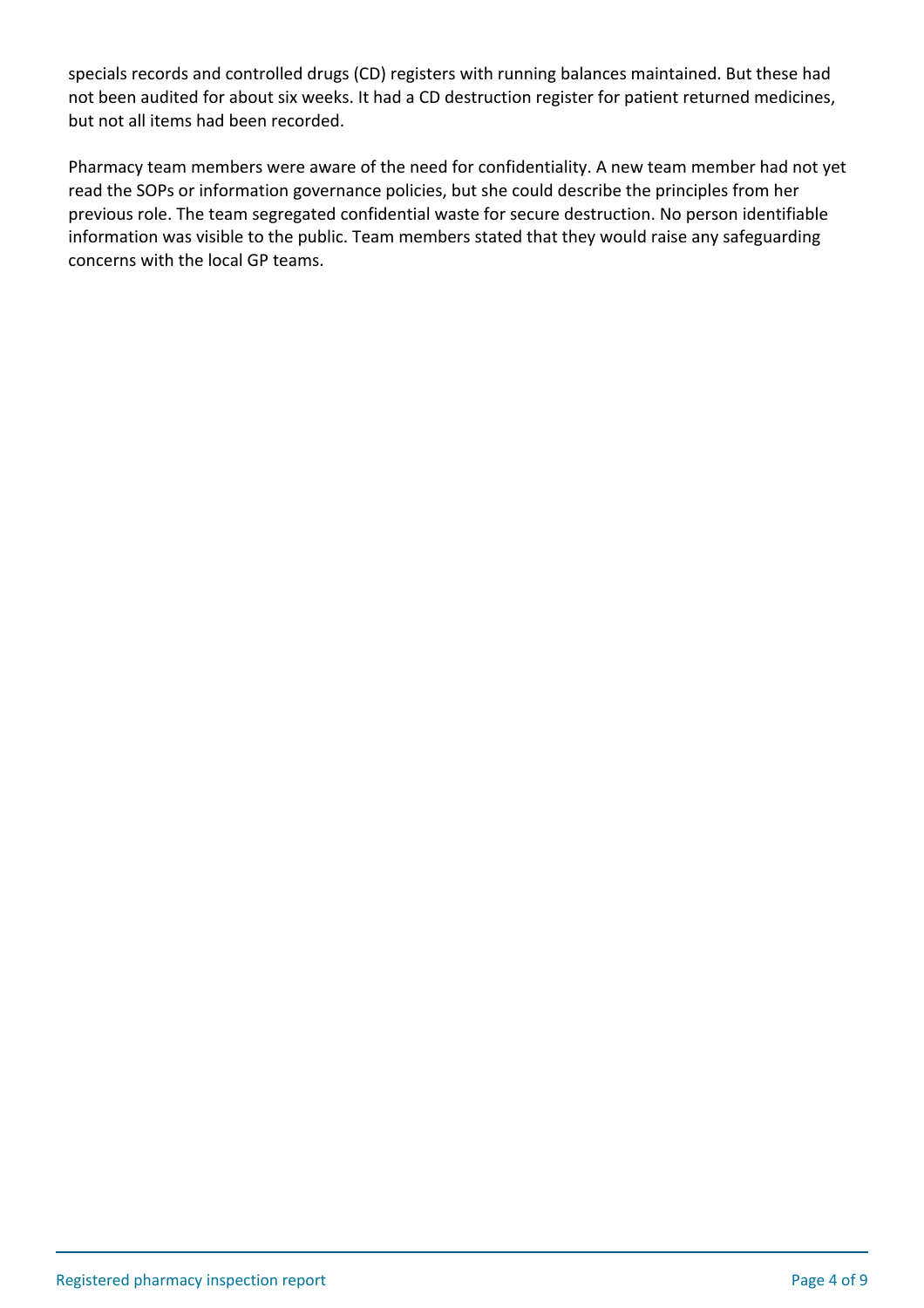## **Principle 2 - Staffing Standards not all met**

## **Summary findings**

The pharmacy does not always have enough team members to safely deliver its services. And not all team members have the experience that they require. The pharmacy sometimes provides some additional team members to support the team. But the team struggles to manage the workload. The pharmacy does not provide protected learning time.

#### **Inspector's evidence**

At the time of inspection there was a locum pharmacist who had worked in the pharmacy once before, and an untrained team member who had started working in the pharmacy the previous week. During the inspection the area manager who was a dispenser arrived. The team could not manage the workload. The pharmacy also had a part-time trainee dispenser not working that day, who had been in this pharmacy around eight months. An experienced team member had left the previous week. Recent recruitment had resulted in another new-start two weeks previously and another starting the following day. And a relief pharmacy technician had been supporting this pharmacy recently. A locum pharmacist worked nearly full-time in the pharmacy, and a permanent pharmacist was due to start in a few months. The last inspection had taken place about 18 months ago and at that time there was a permanent pharmacist and six dispensers working a variety of hours, with two dispensers at any time, and they could usually manage the workload. And a team member described dispensing volume increasing since then.

The pharmacy was currently unable to provide learning time during the working day for team members. But the area manager had coached the new team member in some processes, and she had been shown how to generate labels from prescriptions. Team members were observed going about their tasks in a chaotic manner because of lack of familiarity with processes in the pharmacy. The new team member was polite and calm when speaking to people using the pharmacy. They were often looking for prescription medicines and neither team member present knew where to look if medicines were not in the most obvious place.

The locum pharmacist and area manager understood the importance of reporting mistakes and were comfortable owning up to their own mistakes. But this was not embedded in the pharmacy due to the lack of experience of team members. The company set targets for various parameters. One described was for the number of private flu vaccinations to be delivered. A team member explained that all branches were set the same target. But this pharmacy was unlikely to meet it due to lack of demand, and limited capacity for the locum pharmacist (who was a trained vaccinator) to deliver the service. Team members were not able to influence this as the focus was on dispensing. The company also set targets for the Pharmacy First service. This encouraged the pharmacist to record consultations.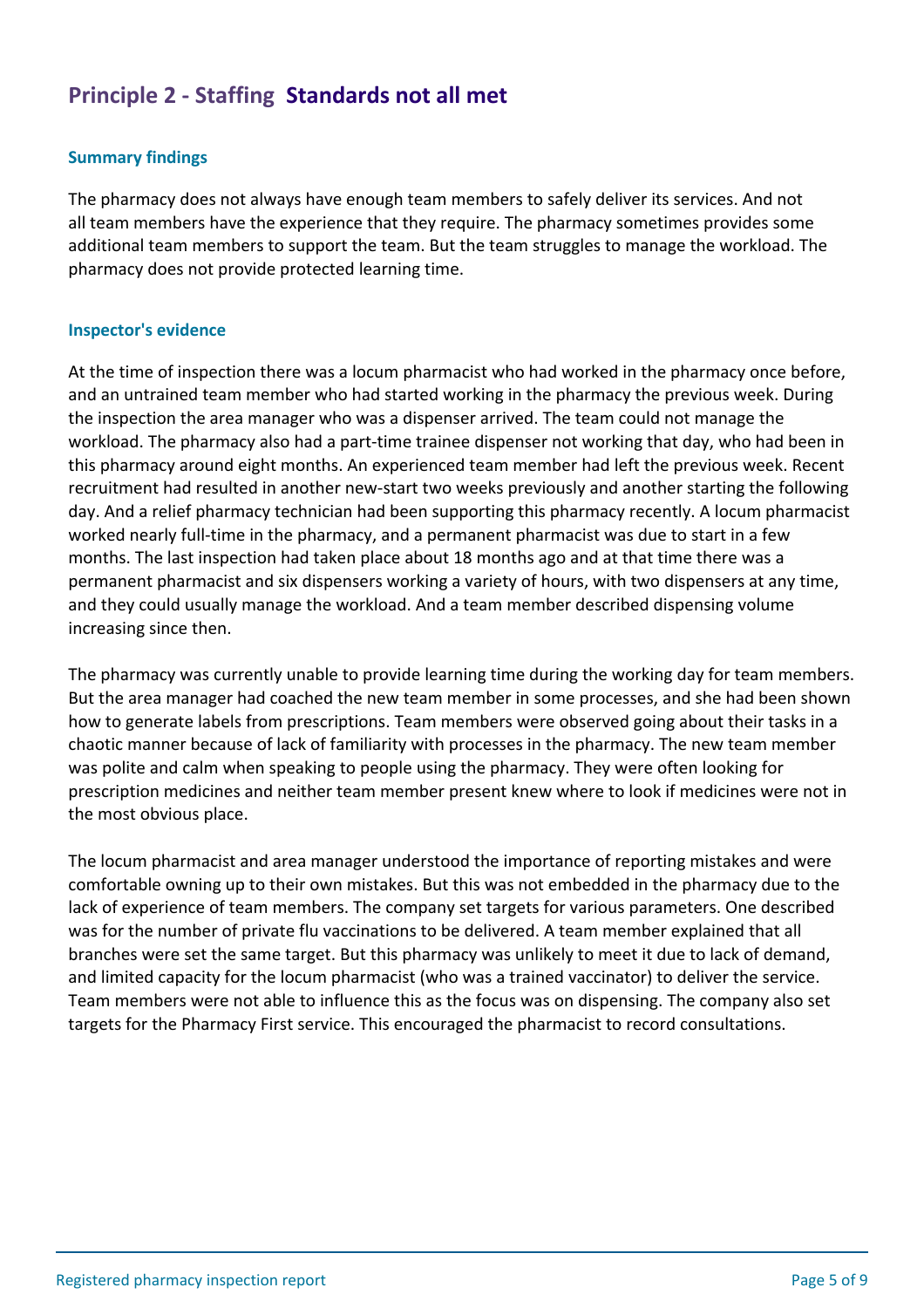## **Principle 3 - Premises**  $\vee$  **Standards met**

#### **Summary findings**

The pharmacy premises are suitable for the pharmaceutical services it provides. It has suitable facilities for people to have conversations with team members in private. But the pharmacy premises are cluttered and untidy, and some areas are relatively dirty.

#### **Inspector's evidence**

These were average-sized premises incorporating a retail area, dispensary and back shop area including storage space and staff facilities. The premises appeared well maintained but were dirty in places, especially floors. Some areas were untidy and cluttered. Examples included a dispensing bench, the area around the dispensary sink and storage areas. The pharmacist at the time of inspection was keeping the checking bench as clear as he could to reduce the chance of errors. Sinks in the dispensary, staff room and toilet had hot and cold running water, soap, and clean hand towels.

People were not able to see activities being undertaken in the dispensary. The pharmacy had a consultation room with a desk, chairs, sink and computer and the door closed providing privacy. Sometimes team members and pharmacists used it as it was large enough to maintain a social distance. But it was cluttered and used for storage of show material and other items including an electric heater. Temperature and lighting throughout the premises felt comfortable.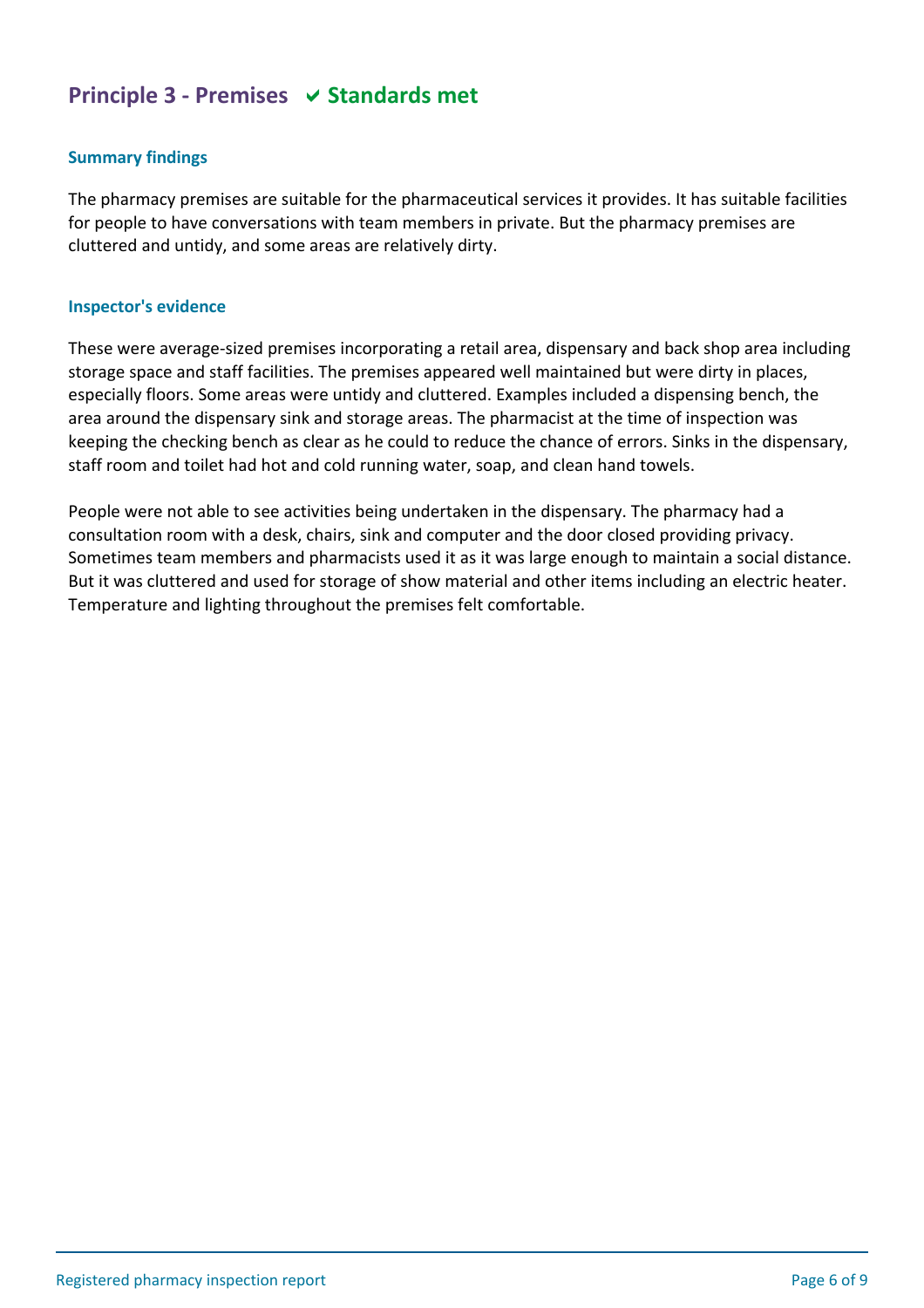## **Principle 4 - Services Standards not all met**

### **Summary findings**

The pharmacy struggles to always deliver its services safely and effectively. And the team does not always follow the pharmacy's written process for services, especially supplying medicines in multicompartment compliance packs. The pharmacy obtains medicines from reliable sources and mostly stores them properly. People can access the pharmacy's services, although there are sometimes some delays supplying medicines.

#### **Inspector's evidence**

The pharmacy had good physical access by means of a level entrance and an automatic door. It listed its services and had leaflets available on a variety of topics. It had a hearing loop in working order for people wearing hearing aids to use. And it could provide large print labels for people with impaired vision. The pharmacy provided a delivery service.

The pharmacy used coloured baskets to differentiate between different prescription types and separate people's medicines and prescriptions. At the time of the inspection the locum pharmacist was dispensing and self-checking as there were no trained team members to assist. He was dispensing the previous day's prescriptions which had been labelled. He was aware of the potential risks associated with dispensing and checking himself. He was taking a mental break between the two processes. Team members initialled dispensing labels to provide an audit trail of who had dispensed and checked all medicines. The dispensing workload could be challenging with the limited team. And the GP practices also had challenges which affected the pharmacy's workflow. For example, the time taken to contact the surgery about queries including unsigned prescriptions and urgent instalment prescriptions. And people's expectations were sometimes not met as the texts sent from the surgery were misinterpreted as people thought that their medicines were ready to collect at the pharmacy before they were. The area manager explained that although there had been discussions on this topic before, she was meeting surgery teams the following week and would help to address this.

The pharmacy managed the dispensing and the related record-keeping for multi-compartment compliance packs on a four-weekly cycle. Some records looked confusing with correction fluid used to make changes so there was not a full history available of medicines supplied. And 'post-it' notes that easily became detached were used to note changes. Team members assembled four weeks' packs at a time, usually one week before the first pack was due to be supplied. They stored completed packs in named box files on dedicated shelves. But many of these were empty suggesting that this process was very behind where it should be. When asked, the area manager explained that she knew they were behind but not how badly. It was her intention to investigate later that day. She would dispense urgently required medicines. Following the inspection, a relief pharmacist contacted the inspector to explain that they were going to close the pharmacy for two hours to dispense compliance packs. The pharmacy should have supplied eight packs that day, but it had not yet assembled them. The pharmacy supplied a variety of other medicines by instalment. A team member usually dispensed these prescriptions in their entirety when the pharmacy received them. The pharmacist checked the instalments and placed the medicines in individually named baskets on labelled shelves. But due to staffing challenges this process was not always being followed. Team members were sometimes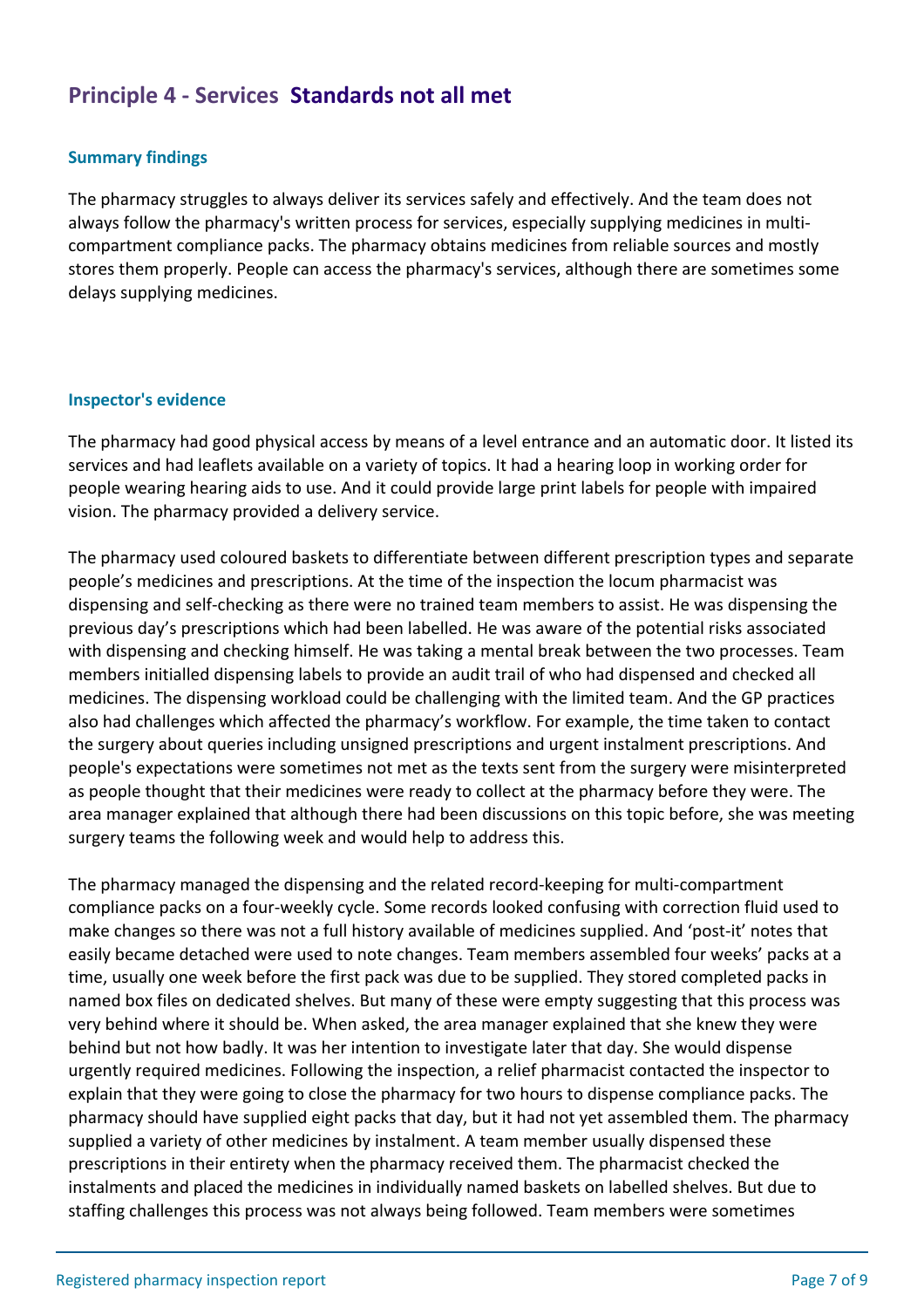dispensing the instalment when the person arrived at the pharmacy. The pharmacy had not investigated uncollected instalments or compliance packs. There were compliance packs in a CD cabinet dated for supply ten days previously. No-one in the pharmacy knew the reason and there was no information with them. The pharmacist dispensed some liquid instalments using a pump device when people came to the pharmacy.

A pharmacist undertook clinical checks and provided appropriate advice and counselling to people receiving high-risk medicines including valproate, methotrexate, lithium, and warfarin. The locum pharmacist was aware of the valproate pregnancy prevention programme and would counsel people appropriately if required. The pharmacy followed the service specifications for NHS services. It had patient group directions (PGDs) in place for unscheduled care, the Pharmacy First service, smoking cessation, emergency hormonal contraception (EHC), and chlamydia treatment. It also had private PGDs for flu vaccination. The pharmacist delivered the Pharmacy First service. Over recent years and months the two Well pharmacies in the village had worked closely and shared services to make them as efficient as possible. This resulted in this pharmacy providing opiate replacement therapy and multicompartment compliance packs. When staffing levels were appropriate this worked well, and the community and GP practices knew which pharmacy delivered the different services. Both branches were currently supplying lateral flow Covid tests.

The pharmacy obtained medicines from licensed wholesalers such as Alliance and AAH. The pharmacy mostly stored medicines in original packaging on shelves, in drawers and in cupboards. But there were several bottles containing loose tablets which were not properly labelled. These were not segregated for destruction. The pharmacy stored items requiring cold storage in two fridges and team members usually recorded minimum and maximum temperatures daily. But they had missed some days. Team members sometimes checked expiry dates of medicines and some date expired items were piled on the dispensary floor. The pharmacy protected pharmacy (P) medicines from self-selection. The pharmacy actioned Medicines and Healthcare products Regulatory Agency (MHRA) recalls and safety alerts on receipt and kept records.